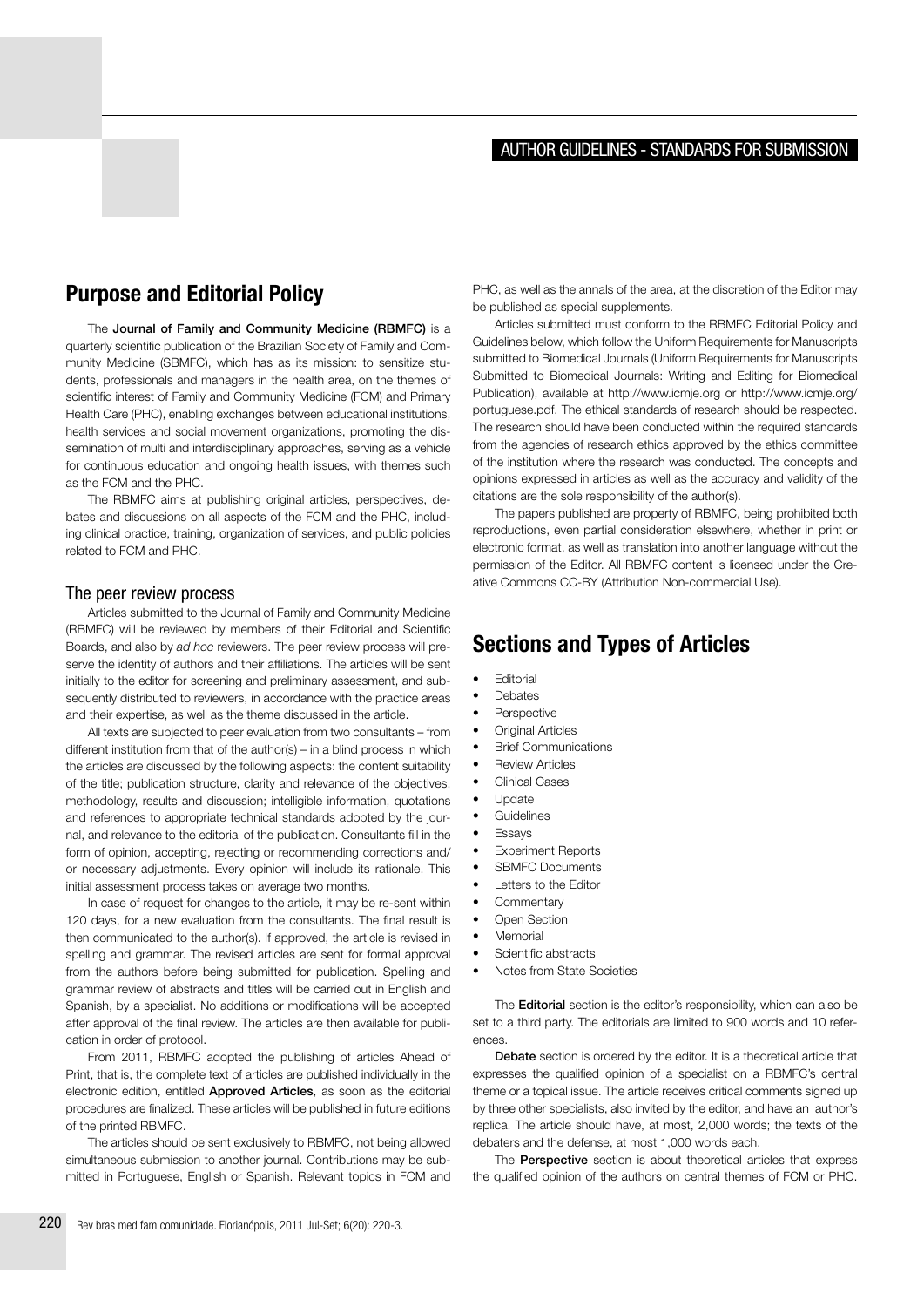The articles aim to stimulate discussion and to "oxygenate" debates on relevant aspects of FCM and PHC. The text must be organized in topics or sub items and present the subject and its importance in the introduction. References should give support to key points raised in the article. The article must have, at most, 2,000 words.

The **Original Articles** section consists of articles resulting from scientific research, presenting original data regarding the findings of experience or observation, focused on qualitative or quantitative research in areas of FCM and PHC. Articles include observational and experimental or semiexperimental studies, program evaluation, cost-effectiveness analysis, decision analysis and studies on performance evaluation of diagnostic tests for population screening. Each article should include an introduction with clear objectives and hypotheses, design and methods, results, discussion and conclusions, and have, at most, 3,500 words, not including abstract, figures and references. The figures, limited to 5 in the group should include only essential data. References, limited to about 25, should include only those that are strictly relevant and pertinent to the problem addressed. The structure of original research articles is conventional: Introduction, Methods, Results and Discussion, although other formats may be accepted. The Introduction should be brief, defining the problem studied, summarizing its importance and highlighting knowledge gaps that will be addressed in the article. The data sources, population studied, sampling, selection criteria and analytical procedures, among others, should be described in a comprehensive and complete way, but without prolixity. The Results section should be limited to describing the results without including interpretations or comparisons. The text should complement and not repeat what is described in the figures. Discussion should include authors' consideration of limitations of the study, comparison of the findings with the literature, the authors' interpretation of the results obtained and the main implications and possible indication for further researches. Manuscripts based on qualitative research may have other formats, Results and Discussion in one section, and Final Conclusions.

The **Brief Communications** section presents short reports of research findings concerning FCM and PHC, not including a more comprehensive analysis and discussion of a greater magnitude. They should be up to 1,500 words (not including abstract, figures and references), and up to 2 figures and 10 references. Its presentation should follow the same standards required for original articles.

The **Review Articles** section includes texts that present an updated synthesis of available knowledge on topics of FCM and PHC, reaching to clarify, organize, standardize and simplify the approaches. They should be up to 3,500 words, containing introduction, development and conclusion. Subtypes:

- 1) **Systematic review and meta-analysis**, by synthesizing results of original studies, quantitative or qualitative, aims to answer the specific question of relevance to FCM and PHC. It describes in details the process of finding the original studies, the criteria used to select those that were included in the review and the procedures used in the synthesis of the results obtained by the studies reviewed (which may or may not be meta-analysis procedures)
- 2) **Narrative/Critical Review:** a narrative review or critical review presents a descriptive, discursive, dedicated to the comprehensive presentation and discussion of topics of scientific interest in areas of FCM and PHC. It should present a clear formulation of the scientific object of interest, logical argumentation, theoretical and methodological critique of the studies reviewed and conclusive synthesis. Reviews must be written by researchers with experience in that field or recognized expertise. There is no limit of references.

The **Clinical Cases** section aims to address issues relevant clinical issues or relevant or innovative theories for the diagnosis or clinical management of problems or health conditions relevant to FCM or PHC. Articles submitted for publication in this section should meet the general standards for all RBMFC articles, including ethical aspects. They should respect the 2,000 words limit and 15 references, and be structured in: Introduction, Description of Clinical Case, Discussion and References. The introduction should present the matter with a brief review of the literature on clinical and therapeutic aspects, or the differential diagnosis in relation to the case presented. The report should be succinct, avoiding redundant or irrelevant data to solve the problem. Discussion should counter the data of the presented case (similarities and differences) with literature cases. Clinical Cases that explore the Person Centered Clinical Method components or discuss the role of GP's quaternary prevention and other professionals in the PHC are welcome.

The **Update** section consists of a brief presentation of an article of impact in the area of FCM and PHC, recently published in national or international literature. It should be prepared preferably by a specialist in their area of knowledge, and shall contain comments on methodological limitations, implications for clinical practice or research in a text of up to 800 words and up to 3 references not included in the publication focus.

The **Guidelines** section is composed of articles structured within the norms of the Brazilian Medical Association for clinical guidelines, validated by SBMFC. Its production, under the guidance of the Scientific Board of SBMFC, is a proposal to organize and endorse the work of the FCM in Brazil.

The **Essays** section aims to publicize articles with critical analysis and formulation of relevant theoretical knowledge about a specific topic related to FCM and PHC, and must be presented in up to 3,500 words, with no limit for references. The text should be divided into topics to guide readers on the essential elements of the argument developed.

The **Experience Reports** section is composed of articles that report innovative experience in FCM and PHC, accompanied by relevant theoretical reflection. Texts should be up to 3,500 words and 20 references, with the following structure: introduction, development and conclusion.

The **SBMFC Documents** section includes official SBMFC documents from official collegiate associated with SBMFC. Maximum limit of 2,500 words.

In **Letters to the Editor**, it will be published criticisms of articles published in previous issues of the journal or a short note describing critical situations arising in the subject field of RBMFC. Opinions of readers, notes of editorial errors, and suggestions about the magazine are welcome. Letters must be no more than 600 words and five references.

The **Commentary** section includes texts produced at the invitation of the editor, where authors comment on articles recently published or to be published in the near future. Texts can be up to 700 words and five references. Note: the section for answers, criticisms, or spontaneous comments to the articles published recently is the " Letters to the Editor".

The **Open Section** section includes texts for personal reflection, with greater freedom of form, including literary or poetic language. Interviews with testimonials of people or professionals whose life stories or accomplishments relevant to the FCM or PHC, are also published in this section. Texts should be up to 2. 000 words.

The **Memorial** section, usually commissioned by the editor, includes articles on professionals or historical facts that were an outstanding contribution to the FCM and PHC, in Brazil, and worldwide. Maximum of 900 words and 5 references, and a photograph may be included.

The **Scientific abstracts** section consists of abstracts approved at SBMFC's conferences published in RBMFC's special supplements.

The **Notes from State Societies** section presents observations of the State Societies associated to SBMFC.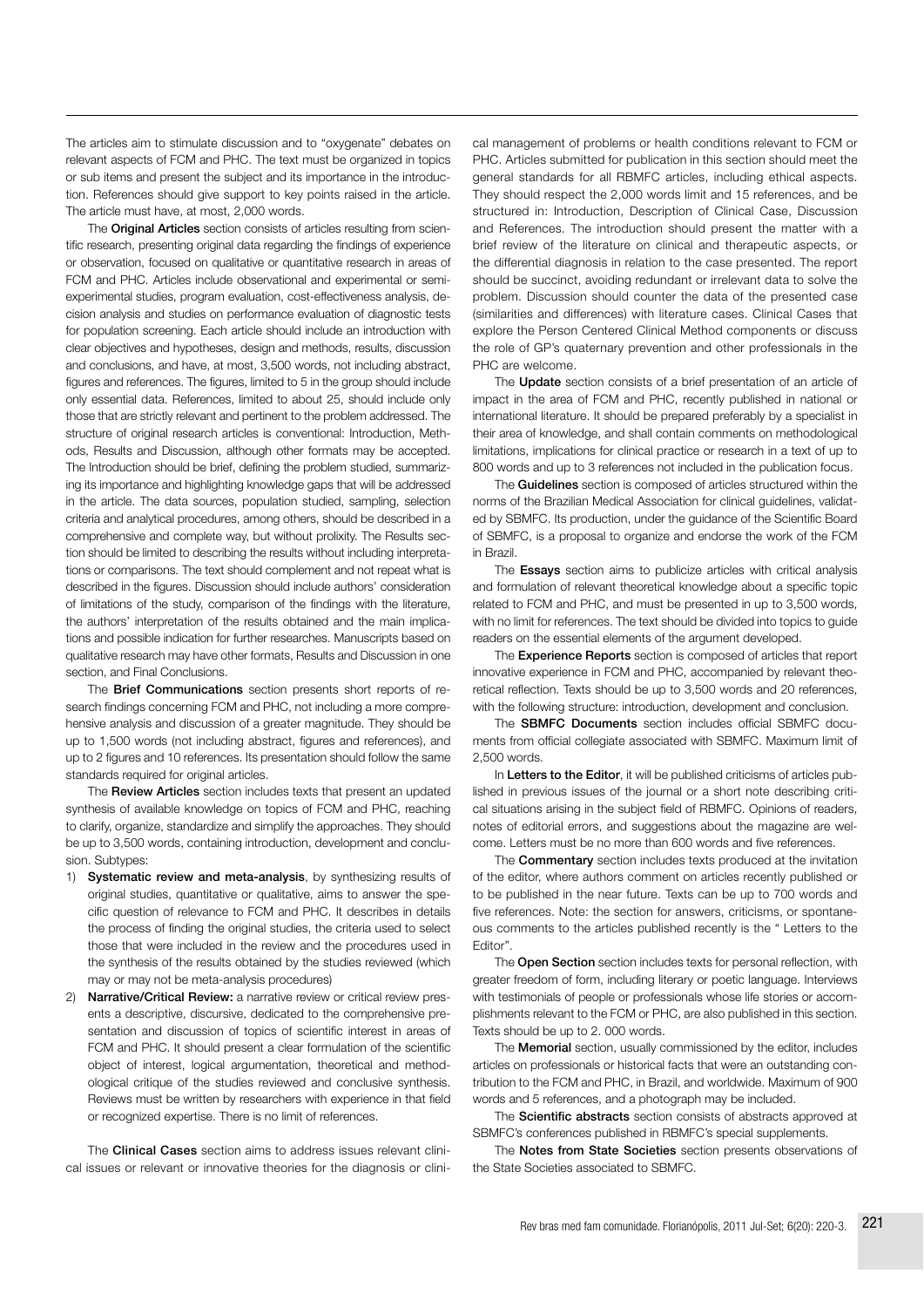# **Presentation and Preparation of Manuscripts**

The texts should be formatted in DOC. The default formatting required is Word for Windows - version 6.0 or higher - standard A4 page, Arial font (size 11), 1.5 line spacing and sequential numbering on all pages. Footnotes should be limited as much as possible, as well as illustrations (see below) - that should be included in the text page.

Illustrations will be considered as: 1) tables (demonstrative elements as numbers, measurements, percentages, etc.); 2) frames (demonstrative elements with textual information); 3) charts (schematic demonstration of a fact and its variations); and 4) figures (schematic display of information through maps, diagrams, flowcharts, but also through drawings or photographs). Remember that the kernel of the magazine is printed in one color, black, and if the illustrations are in color, they will be converted to grayscale. The number of illustrations should be no more than five per article, except the items relating to specific areas of systematization of the subject field, when there should be prior negotiation between publisher and author(s). All illustrations should be numbered consecutively in Arabic numerals, with their captions and sources, and each must be assigned a brief title. All illustrations should be mentioned in the text. Illustrations should be made of digital programs that allow good conditions for editing and playback.

DOC files should not contain any name and affiliation of the authors. During the process of submission and publication of the article, the author's identification information belongs to the RBMFC Editor being included only in the metadata records field for electronic submission.

#### **The texts that involve research with human subjects must be accompanied by the proper authorization from the relevant Ethics Committee in the form of "additional document" (item 04 of the electronic submission).**

The texts ("DOC") shall have the following sequence of presentation:

- 1. Title in Portuguese, also English and Spanish. Long titles should be avoided, using at most 80 characters including spaces. Abbreviations should be avoided.
- 2. Summary of work in Portuguese and in English (abstract) and Spanish (resumen) should be structured in the format "Objective, Methods, Results and Conclusions ", with a maximum of 350 words. Exceptions are the theoretical essays or equivalent, whose abstracts are in the narrative format, which, in this case, will be limited to 150 words. Abbreviations should be avoided in the abstract.
- 3. Keywords in Portuguese and in English and Spanish (palabras clave): minimum 3 and maximum of 5 keywords or descriptors of the content of the work, presented in Portuguese, English and Spanish according to the DeCS - Health Sciences Descriptors of the BIREME - Latin American and Caribbean Center on Health Sciences (http:// decs.bvs.br/). Note: the final version of the title, abstract and key words for English and Spanish will be responsibility of the journal.
- 4. Main text, according to the recommended structure for each section of the RBMFC and text type. Note: The full name of which refers to an abbreviation must precede the first occurrence in the text unless it is a standard unit of measurement.
	- 4.1. Illustrations (tables, charts, graphs, and figures) must be sent together with the main text, according to the order of appearance.
- 5. References are the responsibility of the authors, should be limited to citations from the text, and numbered according to their order of appearance, according to the rules proposed by the International

Committee of Medical Journal Editors: Uniform Requirements for Manuscripts Submitted to Biomedical Journals: Writing and Editing for Biomedical Publication, available at http://www.icmje.org or http://www.icmje.org/portuguese.pdf. The URLs for the references should be informed when possible.

## Examples in http://www.nlm.nih.gov/bsd/uniform\_ requirements.html and http://www.ncbi.nlm.nih.gov/ books/NBK7256/

#### **Periodic**

Valla VV. Educação popular e saúde diante das formas de se lidar com a saúde. Revista APS. 2000; (5): 46-53.

#### **Book**

Birman J. Pensamento freudiano. Rio de Janeiro: Jorge Zahar; 1994. 204p.

#### **Chapter of the book**

Vasconcelos EM. Atividades coletivas dentro do Centro de Saúde. In: . Educação popular nos serviços de saúde. 3. ed. São Paulo: HUCITEC; 1997. p. 65-69.

#### **Dissertation**

Caldas CP. Memória dos velhos trabalhadores. [Dissertação]. Rio de Janeiro, Instituto de Medicina Social, Universidade do Estado do Rio de Janeiro; 1993.

#### **Event**

Mauad NM, Campos EM. Avaliação da implantação das ações de assistência integral à saúde da mulher no PIES/UFJF; 6° Congresso Brasileiro de Saúde Coletiva; 2000, Salvador. Salvador: Associação Brasileira de Pós-graduação em Saúde Coletiva; 2000. p.328.

#### **Electronic Document**

Programa de Pós-Graduação em Enfermagem. Anais do 3o Seminário Internacional de Filosofia e Saúde [CD-ROM]. Florianópolis: UFSC/PEN; 2006.

Barbosa MA, Medeiros M, Prado MA, Bachion MM, Brasil W. Reflexões sobre o trabalho do enfermeiro em saúde coletiva. Rev. Eletr. Enferm. 2004; 06 (1): [online] [acesso em 2006 Out 01]. Disponível em: http:// www.fen.ufg.br/revista/revista6\_1/f1\_coletiva.html

Corona MBEF. O significado do "Ensino do Processo de Enfermagem" para o docente Improving palliative care for cancer [tese na Internet]. Ribeirão Preto: USP/EERP; 2005 [acesso 2007 Jun 28]. Disponível em: http://www.teses.usp.br/teses/disponiveis/22/22132/tde-06052005- 100508/

## **Electronic Submissions**

The submission of papers for only RBMFC is done electronically, and the texts should be sent through the SEER platform, available from www. rbmfc.org.br. The Registration and subsequent access through the login and password are required for submission of texts as well as to monitor the ongoing editorial process.